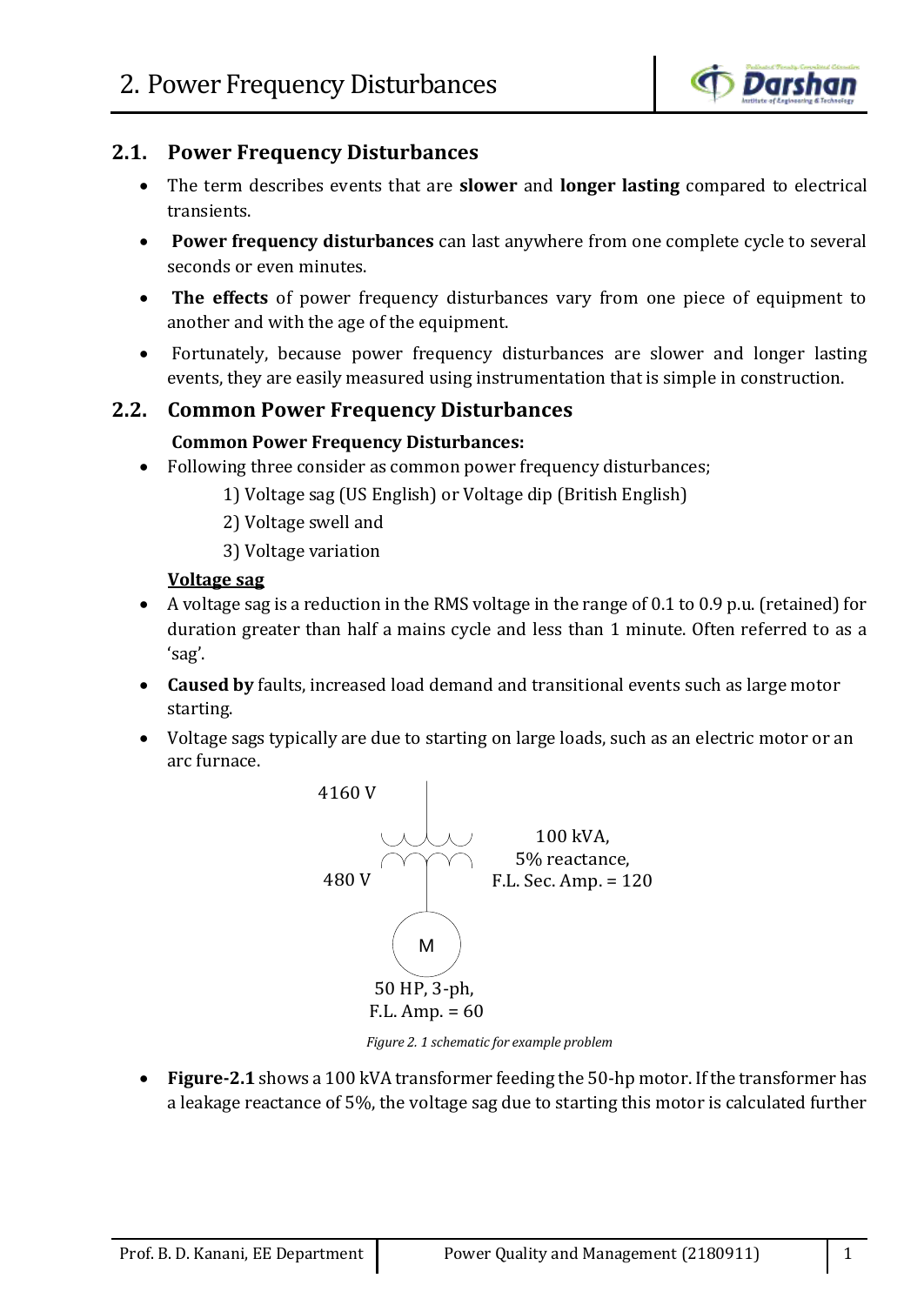



*Figure 2. 2 Motor starting current waveform. A 5-hp motor was started across the line. The motor full load current was 60 A. The first half cycle peak reached a value of 860 A*

 **Figure-2.2** contains the waveform of the starting current of 50-hp induction motor with rated full load current of 60 A at 460 V AC. During the first half of the cycle, the asymmetrical current attains a peak value of 860 A. When the circuit feeding the motor has high impedance, appreciable voltage sag can be produced.

## **From Figure-2.1 and Figure-2.2,**

- Full load current of the 100 kVA transformer at 480 V = **120 A**
- Voltage drop due to starting inrush =  $55 \times 860 \div (120 \times \sqrt{2}) = 25.3\%$ **Voltage Swell**
- A voltage swell is an increase in the RMS voltage above the nominal voltage or a sliding reference voltage. The increase lasts from half a cycle to several seconds.
- Switching off large loads, capacitor banks energizing, and transfer of loads from one power source to another cause voltage swells.
- For pure resistive load, power factor angle becomes 0°.

# **Voltage Interruption**

- A voltage interruption is a large decrease in RMS voltage to less than a small percentile of the nominal voltage, or a complete loss of voltage.
- Voltage interruptions may come from accidents like faults and component malfunctions, or from scheduled downtime.



*Figure 2.3 Voltage Swell typical waveform*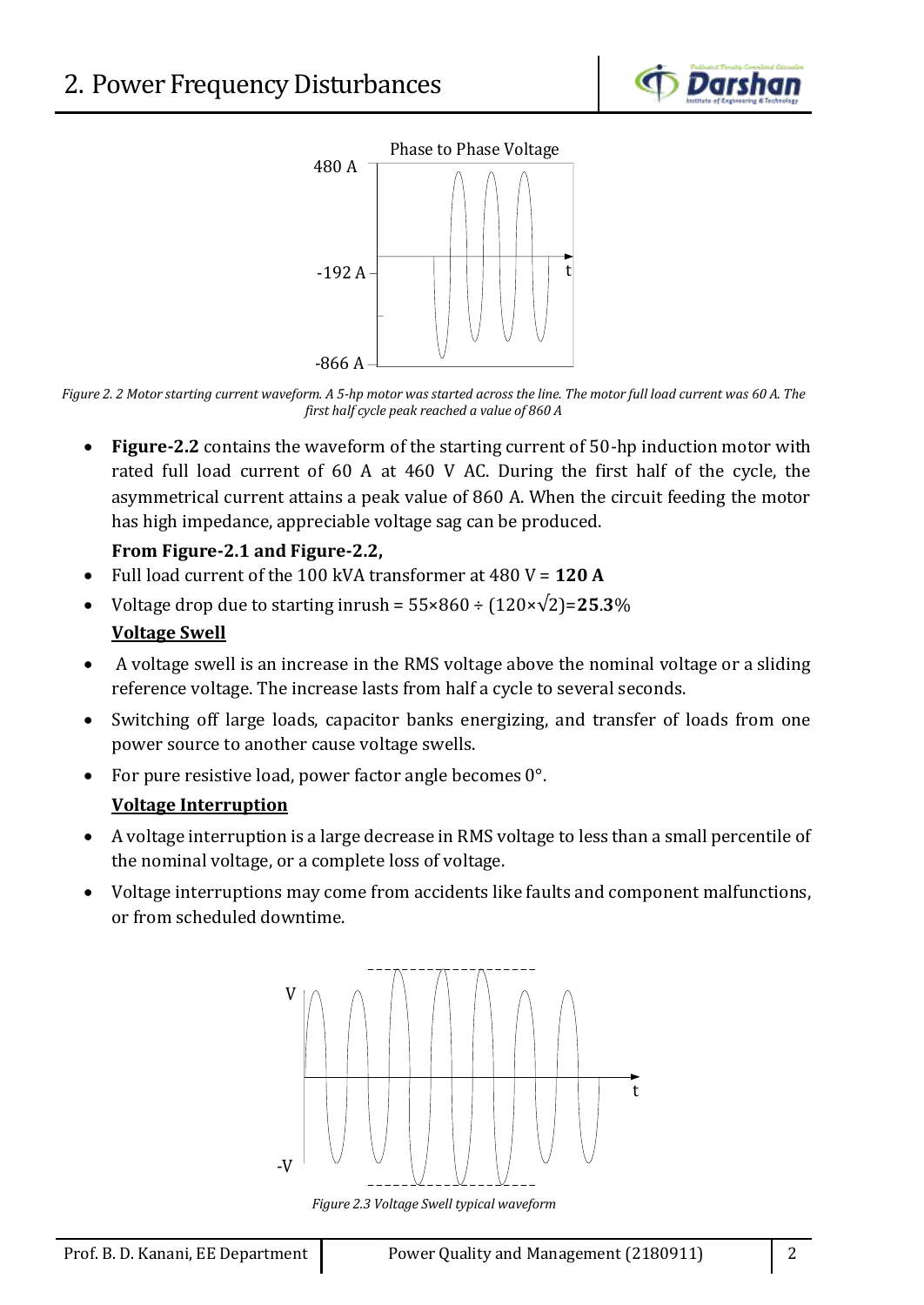

- Short voltage interruptions are typically the result of a malfunction of a switching device or a deliberate or inadvertent operation of a fuse, circuit breaker, or recloser in response to faults and disturbances.
- Long interruptions are usually the result of scheduled downtime, where part of an electrical power system is disconnected in order to perform maintenance or repairs.

### **Effects of Voltage Change**

- A change in voltage causes a decrease or an increase in the amount of energy supplied to components in an electrical power system, which leads to an amount of energy that is different from the amount required for normal operations.
- A decrease in energy during a voltage dip can cause equipment to reset or shut down and cause mechanical devices, such as motors, to stall or overheat.
- An increase in voltage during a voltage swell can cause immediate or long-term breakdown of components because of overheating.
- Because the voltage level during a voltage interruption rapidly decays to zero, or to almost zero, no energy is transferred to components in an electrical power system when there are voltage interruptions.
- A voltage interruption therefore can cause the complete shutdown of equipment and also can lead to damage.
- A voltage interruption over a large geographical area that lasts for a long term is known as a blackout.

# **2.3. Cures for Low-frequency disturbances**

- The low-frequency or Power-frequency disturbances are slow phenomena caused by switching events related to the power frequency.
- Such disturbances are dispersed with time once the incident causing the disturbance is removed. This allows the power system to return to normal operation.
- The low-frequency disturbances are easily detected or measured but they are not easily corrected.
- The measures available to deal with low-frequency disturbances are as per following.

# **ISOLATION TRANSFORMERS**

- Isolation transformers, as their name indicates, have primary and secondary windings, which are separated by an insulating or isolating medium.
- **Isolation transformers** do not help in curing voltage sags or swells; they merely transform the voltage from a primary level to a secondary level to enable power transfer from one winding to other. However, if the problem is due to common mode noise, isolation transformers help to minimize noise coupling, and shielded isolation transformers can help to a greater degree.
- **Shielded isolation transformers** can limit the amount of common mode noise converted to transverse mode noise.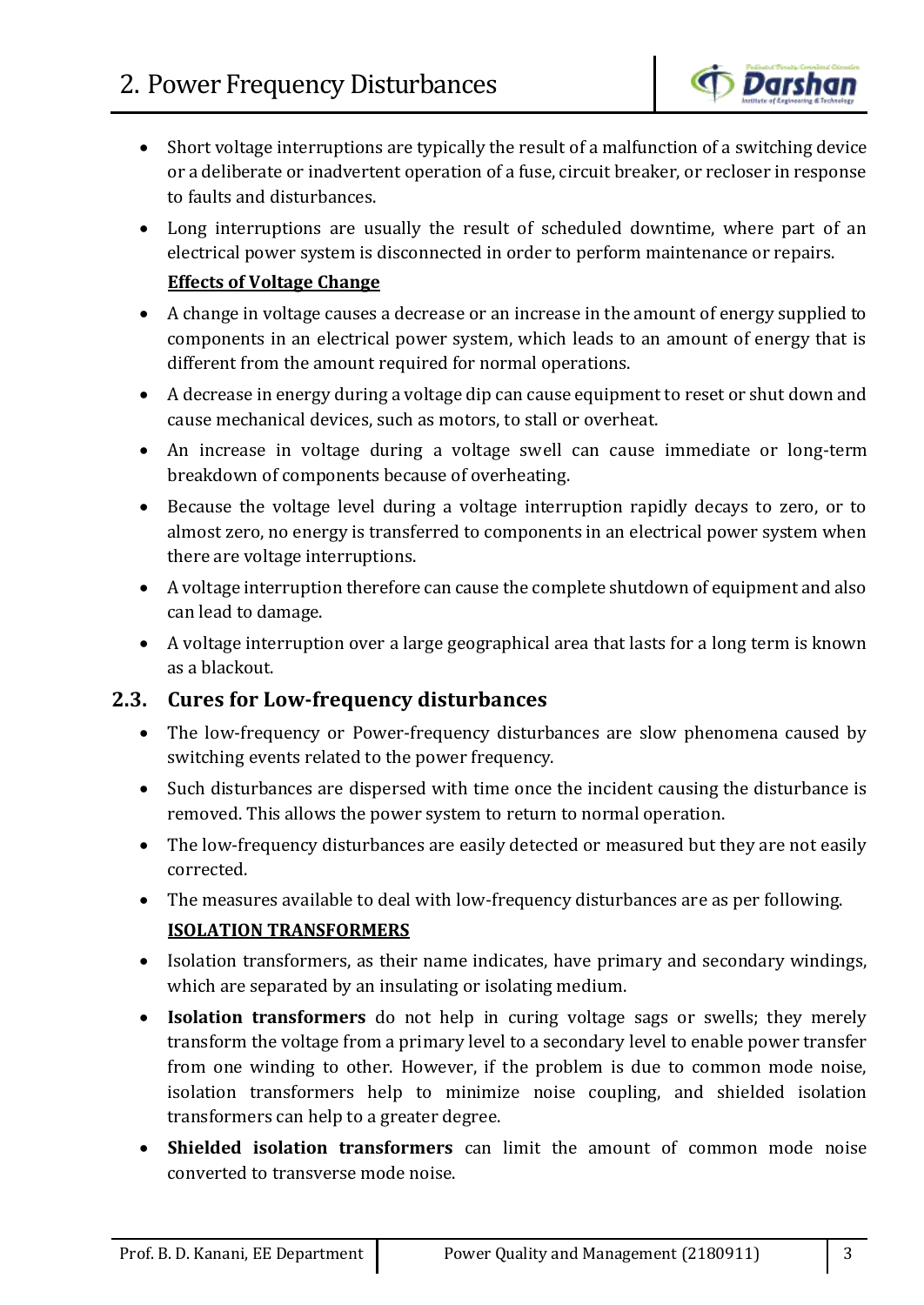



*Figure 2.4 Common mode noise attenuation by shielded isolation transformer*

From figure 2.4, Capacitance between the primary and the shield, and the secondary and the shield, form a potential divider reducing  $V_2$  to a low level.

$$
V_2 = \frac{V_1}{C_{PS} + C_{SS}} \times C_{PS}
$$

 The effectiveness with which a transformer limits common mode noise is called **attenuation (A)** and is expressed in decibel (dB):

$$
A = 20 \log \left( \frac{V_1}{V_2} \right)
$$

Where  $V_1$  is the common mode noise voltage at the transformer primary and  $V_2$  is the differential mode noise at the transformer secondary.

- Figure 2.4 shows how common mode noise attenuation is obtained by the use of a shielded isolation transformer.
- The presence of a shield between the primary and secondary windings reduces the interwinding capacitance and thereby reduces noise coupling between the two windings.

### **VOLTAGE REGULATORS**

- Voltage regulators are devices that can maintain a constant voltage for changes in voltage of predetermined limits above and below the nominal value.
- A switching voltage regulator maintains constant output voltage by switching the taps of an autotransformer in response to changes in the system voltage, as shown in figure 2.5.
- The electronic switch responds to a signal from the voltage-sensing circuitry and switches to the tap connection necessary to maintain the output voltage constant. The switching is typically accomplished within half of a cycle, which is within the ride-through capability of most sensitive devices.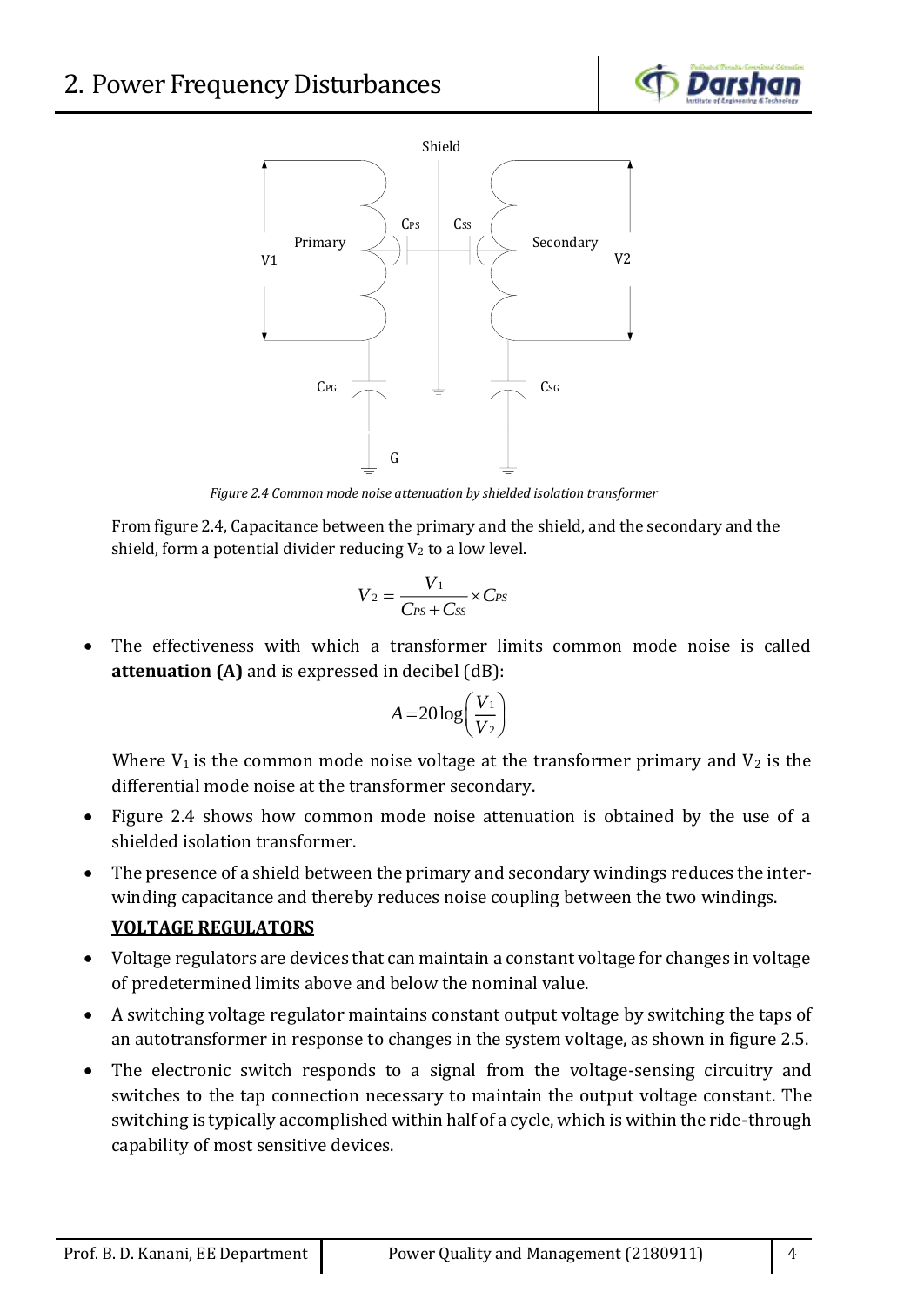



*Figure 2. 5 Tap-changing voltage regulator*

#### **STATIC UNINTERRUPTIBLE POWER SOURCE SYSTEM (STATIC UPS)**

 Static UPSs have no rotating parts, such as motors or generators. These are devices that maintain power to the loads during loss of normal power for a duration that is a function of the individual UPS system.



*Figure 2. 6 Offline UPS system*

- All UPS units have an input rectifier to convert the AC voltage into DC voltage, a battery system to provide power to loads during loss of normal power, and an inverter which converts the DC voltage of the battery to an AC voltage suitable for the load being supplied. Depending on the UPS unit, these three main components are configured differently.
- Static UPS system may be classified into offline and online units.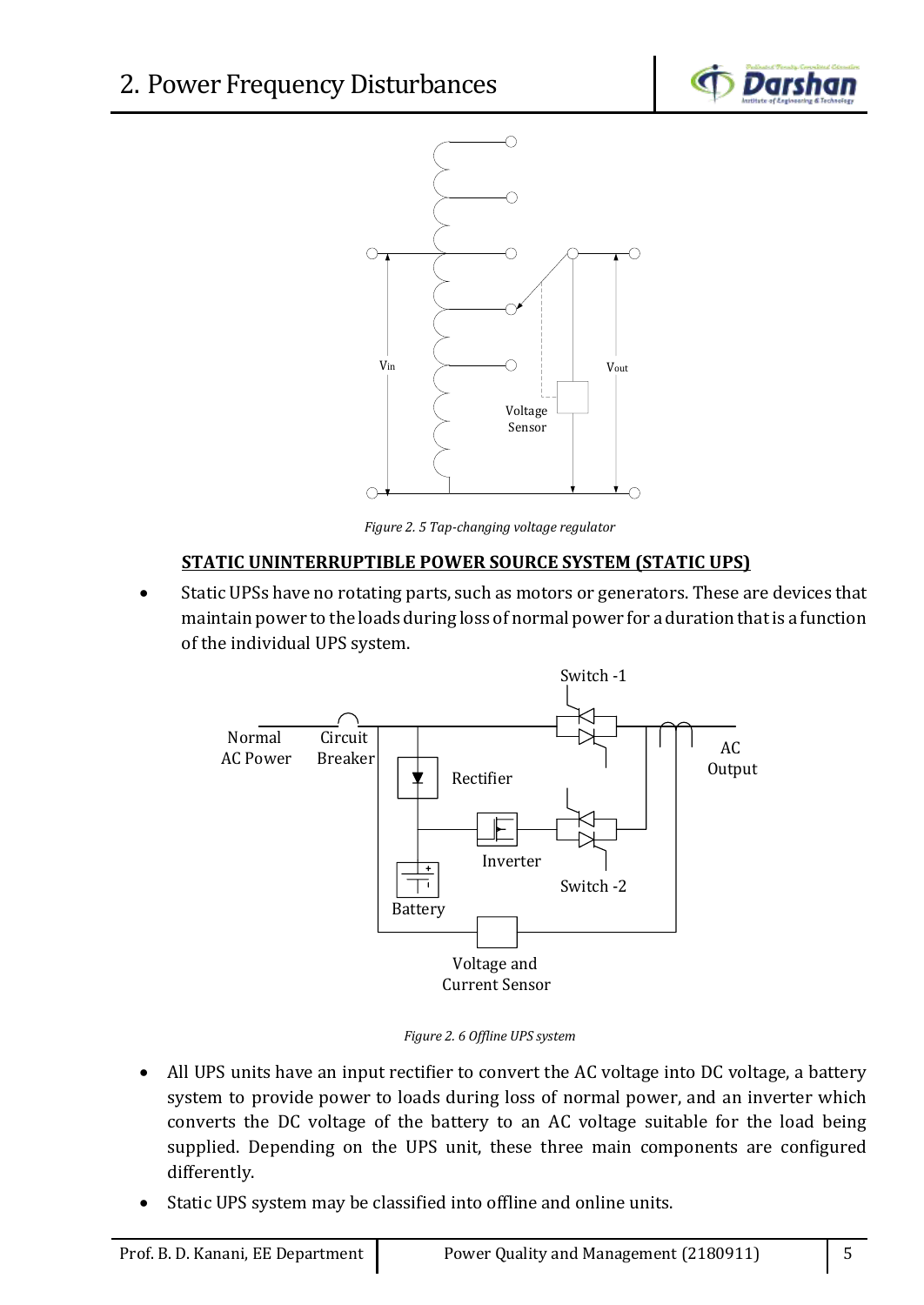

- As shown in figure 2.6, in the offline units, the loads are normally supplied from the primary electrical source directly. The primary electrical source may be utility power or an in-house generator. If the primary power source fails or falls outside preset parameters, the power to the loads is switched to the batteries and the inverter.
- The switching is accomplished within half of a cycle in most UPS units, thereby allowing critical loads to continue to receive power. During power transfer from the normal power to the batteries, the loads might be subjected to transients.
- Once the loads are transferred to the batteries, the length of time for which the loads would continue to receive power depends on the capacity of the batteries and the amount of load.



*Figure 2. 7 Online UPS system*

- As shown in figure 2.7, in online UPS system, normal power is rectified into DC power and in turn inverted to AC power to supply the loads. The loads are continuously supplied from the DC bus even during times when the normal power is available.
- A battery system is also connected to the DC bus of the UPS unit and kept charged from the normal source. When normal power fails, the DC bus is supplied from the battery system. No actual power transfer occurs during this time, as the batteries are already connected to the DC bus.
- Online units can be equipped with options such as manual and static bypass switches to circumvent the UPS and supply power to the loads directly from the normal source or an alternate source such as a standby generator.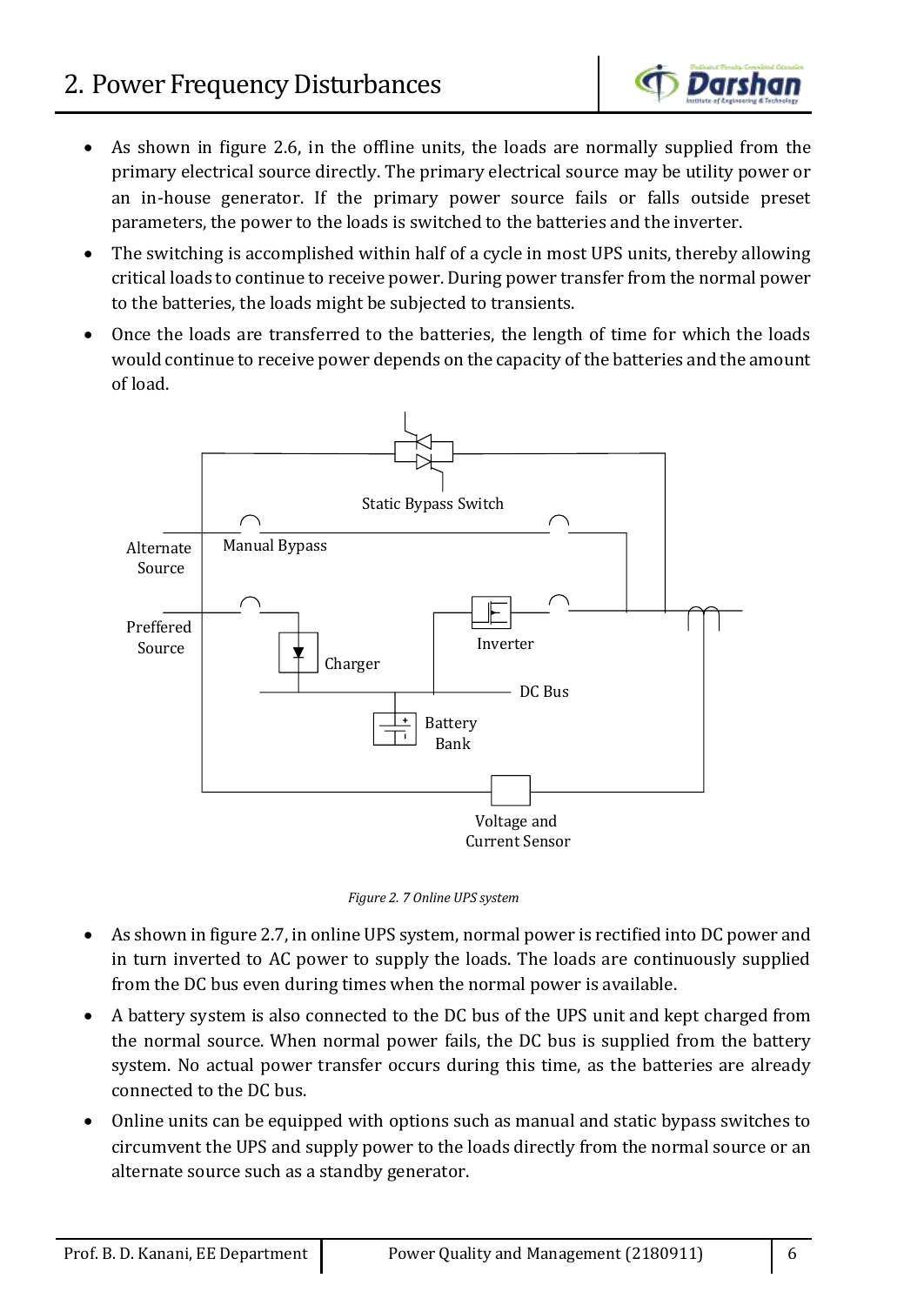# 2. Power Frequency Disturbances



- Two important advantages of online UPS units are because: (1) power is normally supplied from the DC bus, the UPS unit in effect isolates the loads from the source which keeps power system disturbances and transients from interacting with the loads, and (2) since power to the loads is not switched during loss of normal power, no switching transients are produced. As might be expected, online UPS systems cost considerably more than offline units.
- The output voltage of static UPS units tends to contain waveform distortions higher than those for normal power derived from the utility or a generator. This is due to the presence of the inverter in the output section of the UPS system.

#### **ROTARY UNINTERRUPTIBLE POWER SOURCE SYSTEM (ROTARY UPS)**

 Rotary UPS (RUPS) units utilize rotating members to provide uninterrupted power to loads, as shown in figure 2.8.



*Figure 2. 8 Rotary UPS system using a diesel engine, AC motor, and AC generator*

- In this configuration, an AC induction motor drives an AC generator, which supplies power to critical loads. The motor operates from normal utility power. A diesel engine or other type of prime mover is coupled to the same shaft as the motor and the generator.
- During normal operation, the diesel engine is decoupled from the common shaft by an electric clutch. If the utility power fails, the prime mover shaft is coupled to the generator shaft and the generator gets its mechanical power from the prime mover.
- The motor shaft is attached to a flywheel, and the total inertia of the system is sufficient to maintain power to the loads until the prime mover comes up to full speed.
- Once the normal power returns, the induction motor becomes the primary source of mechanical power and the prime mover is decoupled from the shaft.
- In a different type of RUPS system, during loss of normal power the AC motor is supplied from a battery bank by means of an inverter (Figure 2.9).
- The batteries are kept charged by the normal power source. The motor is powered from the batteries until the batteries become depleted.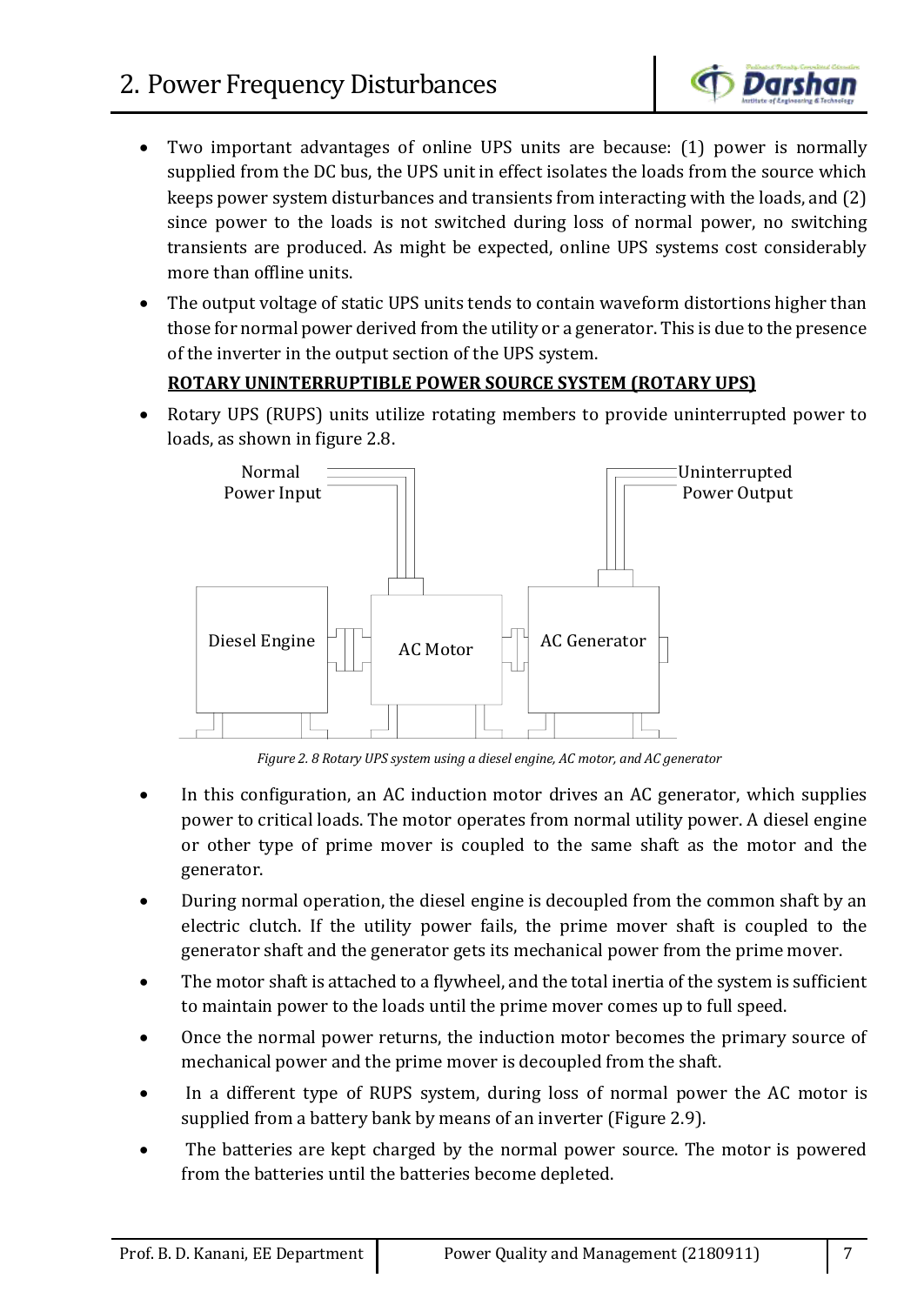

 In some applications, standby generators are used to supply the battery bank in case of loss of normal power. Other combinations are used to provide uninterrupted power to critical loads, but we will not attempt to review all the available technologies.



*Figure 2. 9 Rotary uninterruptible power source (RUPS) system using a battery bank*

# **2.4. Voltage Tolerance Criteria**

 An agency known as the Information Technology Industry Council (ITIC) has published a graph that provides guidelines to the voltage tolerance limits within which information technology equipment should function satisfactorily (Figure 2.10).



*Figure 2. 10 Information Technology Industry Council (ITIC) graph providing guidelines as to the voltage tolerance limits within which information technology equipment should function satisfactorily. (Courtesy of the Information Technology Industry Council, Washington, D.C.)*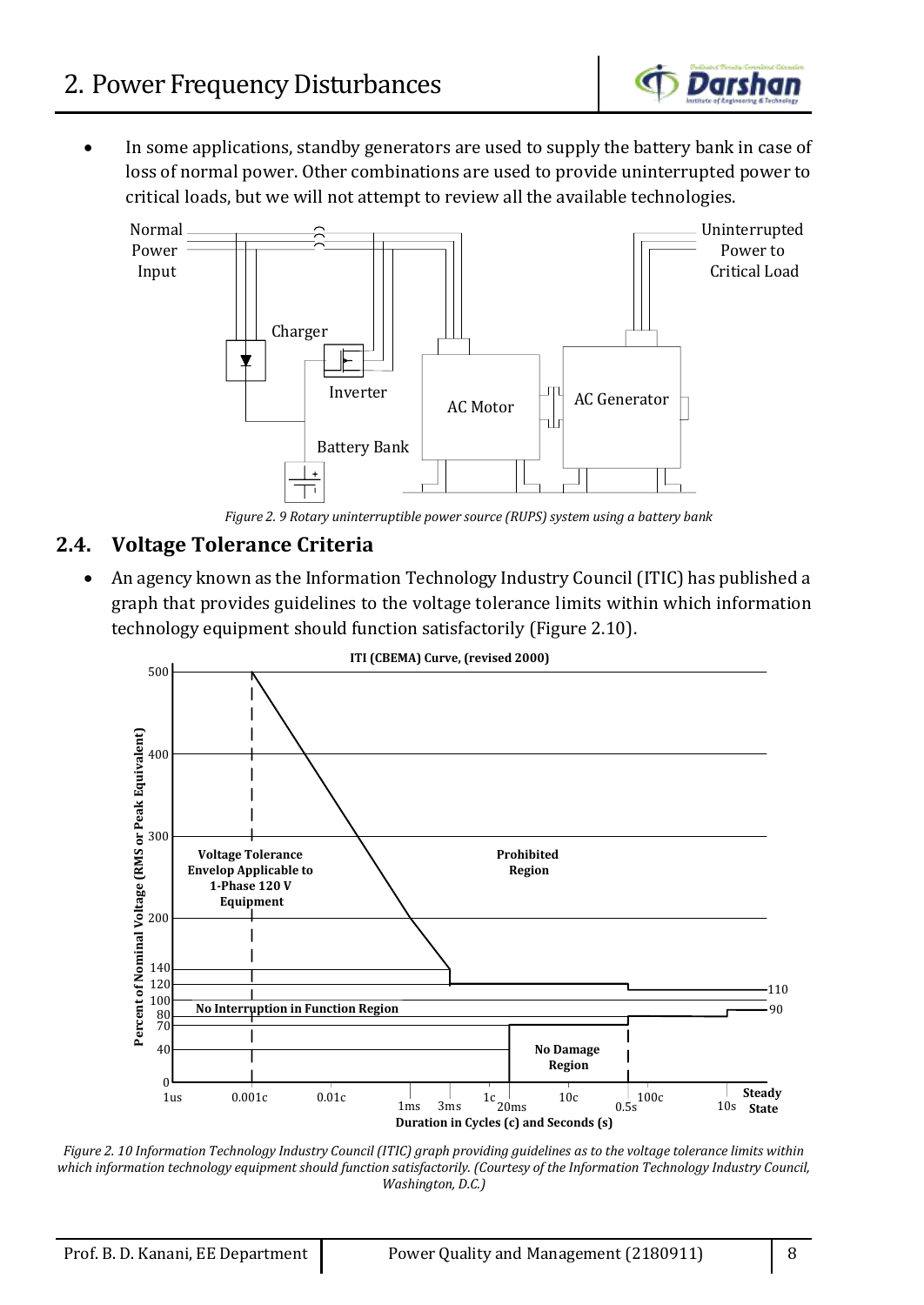

- The ordinate (y-axis) represents the voltage as a percentage of the nominal voltage. The abscissa (x-axis) is the time duration in seconds (or cycles). The graph contains three regions.
- The area within the graph is the voltage tolerance envelope, in which equipment should operate satisfactorily. The area above the graph is the prohibited region, in which equipment damage might result. The area below the graph is the region where the equipment might not function satisfactorily but no damage to the equipment should result.
- Several types of events fall within the regions bounded by the ITIC graph, as described below:
	- **Steady-state tolerance:** The steady-state range describes an RMS voltage that is either slowly varying or is constant. The subject range is  $\pm 10\%$  from the nominal voltage. Any voltage in this range may be present for an indefinite period and is a function of the normal loading and losses in the distribution system.
	- **Line voltage swell:** This region describes a voltage swell having an RMS amplitude up to 120% of the nominal voltage, with a duration of up to 0.5 sec. This transient may occur when large loads are removed from the system or when voltage is applied from sources other than the utility.
	- **Low-frequency Decaying Ring Wave:** This region describes a decaying ring wave transient that typically results from the connection of power factor correction capacitors to an AC power distribution system. The frequency of this transient may vary from 200 Hz to 5 kHz, depending on the resonant frequency of the AC distribution system. The magnitude of the transient is expressed as a percentage of the peak 60 Hz nominal (not the RMS). The transient is assumed to be completely decayed by the end of the half-cycle in which it occurs. The transient is assumed to occur near the peak of the nominal voltage waveform. The amplitude of the transient varies from 140% for 200- Hz ring waves to 200% for 5-kHz ring waves, with a linear increase in amplitude with frequency.
	- **High-frequency Impulse Ring Wave:** This region describes the transients that typically occur as the result of lightning strikes. The wave-shapes applicable to this transient and general test conditions are described in the ANSI/IEEE C62.41 standard. This region of the curve deals with both amplitude and duration (energy) rather than RMS amplitude. The intent is to provide 80 J minimum transient immunity.
	- **Voltage sags:** Two different RMS voltage sags are described. Generally the transients result from application of heavy loads as well as fault conditions at various points in the AC power distribution system. Sags to 80% of nominal are assumed to have a typical duration of up to 10 sec and sags to 70% of nominal are assumed to have a duration of up to 0.5 sec.